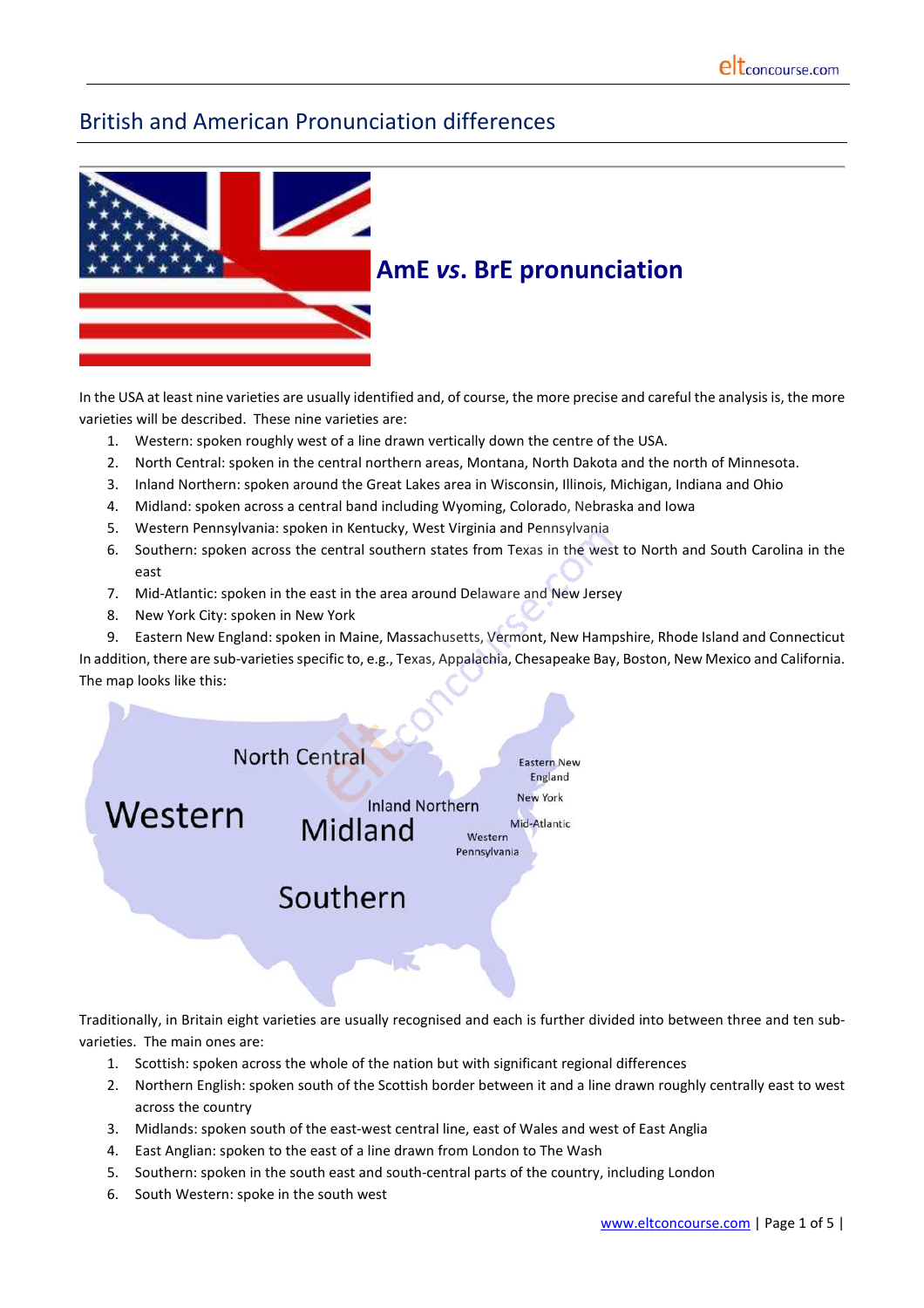7. Welsh spoken in Wales with significant local variations

8. Northern Ireland: spoken there and significantly different from the accents of Ireland itself





This is a short run-down of the most significant differences but they are not all exemplified in all the varieties identified above.

#### **Rhoticity**

AmE is a rhotic variety but most BrE forms are non-rhotic. The pronunciation, therefore, of words such as *curse, nurse, father* and so on is marginally different in the varieties. The symbol /ɜː/ represents this rhotic sound. At the end of words the /r/ sound in AmE is often syllabic (/r/) which can, alternatively, be transcribed as  $/\partial$ .

| For example: |                                              |                        |
|--------------|----------------------------------------------|------------------------|
| Example AmE  |                                              | <b>BrE</b>             |
| father       | /'fa:ð.'r/, /'fa:ð.ə/ or /'fa:ð.r///'fa:ð.ə/ |                        |
| nurse        | /n3:5/                                       | $/$ n <sub>3</sub> :s/ |
| curse        | k3:5/                                        | k3:5/                  |

#### **Word stress**

Although rarely the cause of any misunderstanding, there are some differences. In many cases, both patterns exist in both varieties. Some examples are:

- a. Words stressed in the first syllable in BrE and the second in AmE include: *ballet, barrage, baton, brochure, buffet, café, chauffeur, debris, detail, frontier, garage, massage, parquet, plateau, risqué, sachet, salon* and *vaccine*.
- b. A few words show the opposite pattern, stressed on the second syllable in BrE and on the first in AmE and they include:

*address, cigarette, renaissance* and *magazine*

c. In BrE, it is common to stress two-syllable verbs which end in -*ate* on the second syllable but the first is often stressed in AmE. These include: *collate, cremate, curate, dictate, donate, frustrate, gyrate, locate, migrate, mutate, narrate, placate,*

*pulsate, rotate, spectate, stagnate, translate, vacat*e and *vibrate*.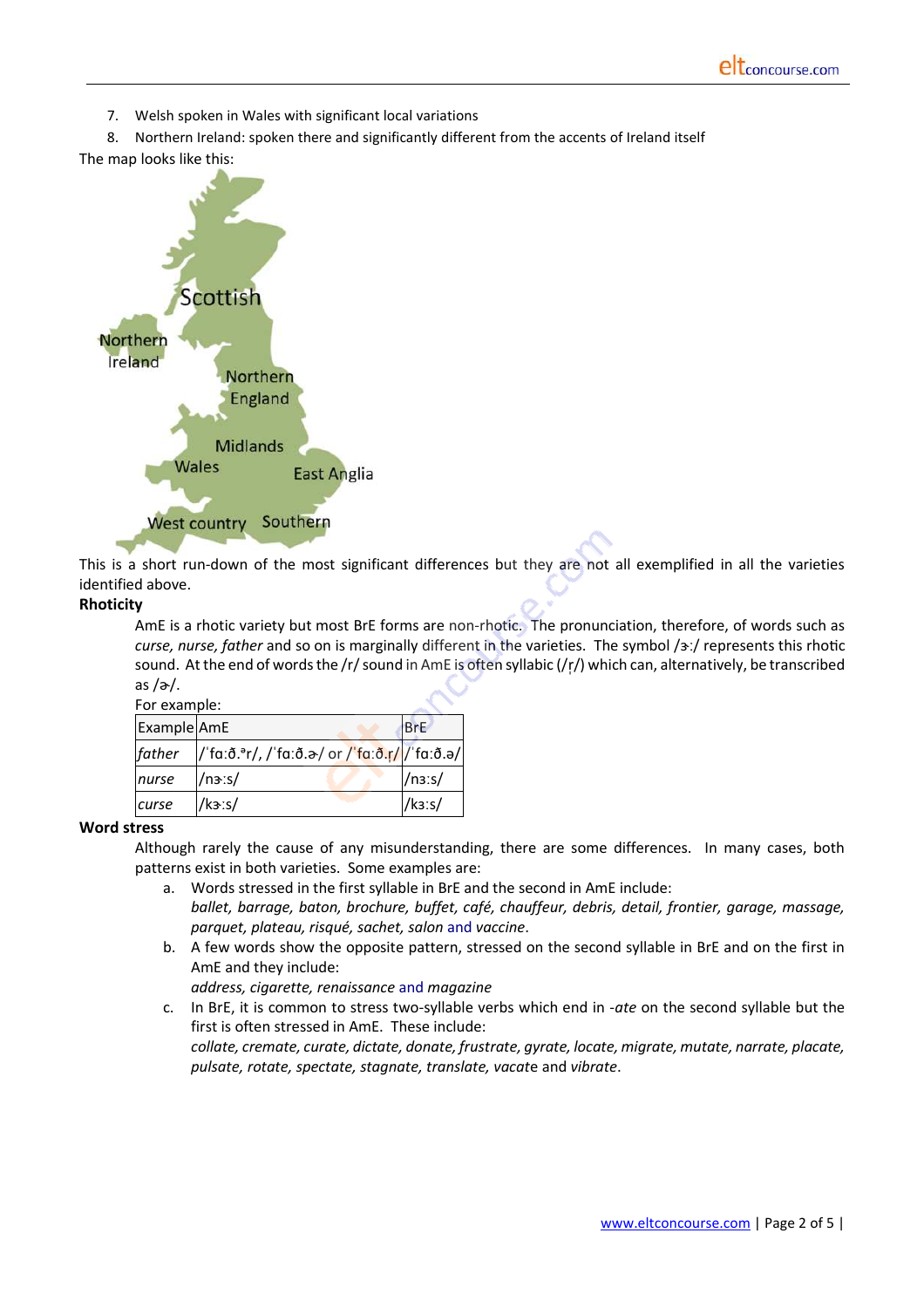#### **Weak, absent or full vowel sounds**

In general, AmE more frequently uses the full vowel sound on unstressed syllables. Some examples are:

a. Words ending with an unstressed -*ary, -ery, -ory,* or *-mony* have endings in which the vowel is usually weakened or elided altogether in BrE and given a fuller form in AmE. For example:

| . טו כגשוווטוכ |                                              |                         |  |
|----------------|----------------------------------------------|-------------------------|--|
| Example        | <b>AmE</b>                                   | <b>BrE</b>              |  |
| military       | $\frac{1}{\text{min.}}$ lə. te.ri/           | $\frac{1}{\text{min.}}$ |  |
|                | monastery /'ma:.nə. ste.ri/  /'mp.nə.stri/   |                         |  |
|                | testimony //'test.a.mo.o.ni///'test.I.ma.ni/ |                         |  |

- b. Conversely, words ending in -*ile* usually retain the full form of the vowel in BrE but a reduced or absent form in AmE. For example, *fertile* is / 'fa:.tal/ in AmE but / 'fa:.taɪl/ in BrE.
- c. Another difference here is that the 'r' is given a pronunciation lacking in BrE (that can be alternatively transcribed as /ˈfɜːr.təl/ in AmE).
- d. AmE tends to have a syllabic final consonant in some words in this class so, for example, *fragile* may be pronounced as /ˈfræ.dʒəl/ or /ˈfræ.dʒl/ in AmE but is more likely to be /ˈfræ.dʒaɪl/ in BrE.
- e. An outlier is the pronunciation of*saint* before a name. In AmE, thisis usually the full form as/ˈseɪnt/ but in BrE, it is reduced to /sənt/.

Se.C

#### **/ɑː/ vs. /æ/**

In southern BrE, words such as *bath* are pronounced with the /ɑː/ as, e.g., /bɑːθ/ (although that would be a short vowel in the north of England and elsewhere). AmE usually prefers /æ/ so we get for example:

| Example AmE |                                 | <b>BrE</b>      |
|-------------|---------------------------------|-----------------|
|             | banana /bə.ˈnæ.nə/ /bə.ˈnaː.nə/ |                 |
| path        | $/$ pæ $\theta/$                | /pa: $\theta$ / |
| last        | /læst/                          | /la:st/         |
| cast        | /kæst/                          | /ka:st/         |

## **/ɒ/ vs. /oʊ/**

Words pronounced with the short vowel /p/ in BrE will often be pronounced with the longer diphthong /oʊ/ in AmE. For example:

| Example AmE |                                | <b>BrE</b>      |
|-------------|--------------------------------|-----------------|
| shone       | $/$ foon $/$                   | $\frac{1}{\ln}$ |
|             | yoghurt  /ˈjoʊɡ.r̥t/ /ˈjɒɡ.ət/ |                 |

## **/ɒ/ vs. /ɑː/**

Other words which contain a short /ɒ/ sound in BrE such as *cot, hot* etc. will usually be pronounced in AmE with a more open /ɑː/ (which is the sound in BrE in words such as *part*.

| For example:    |               |  |
|-----------------|---------------|--|
| Example AmE BrE |               |  |
| hot             | /haːt/ /hɒt/  |  |
| yacht           | /'ja:t/ /jpt/ |  |

## **/ɔː/ vs. /ɑː/**

Although by no means universal in AmE, there is a tendency to pronounce words such as *caught, bought* etc. with /ɑː/ rather than /ɔː/ as the vowel.

This is not considered a standard North American accent, incidentally, and most transcriptions are parallel. For example:

| Example AmE             |                | <b>BrE</b> |
|-------------------------|----------------|------------|
| brought /braːt/ /brɔːt/ |                |            |
| lord                    | /la:rd/ /lɔːd/ |            |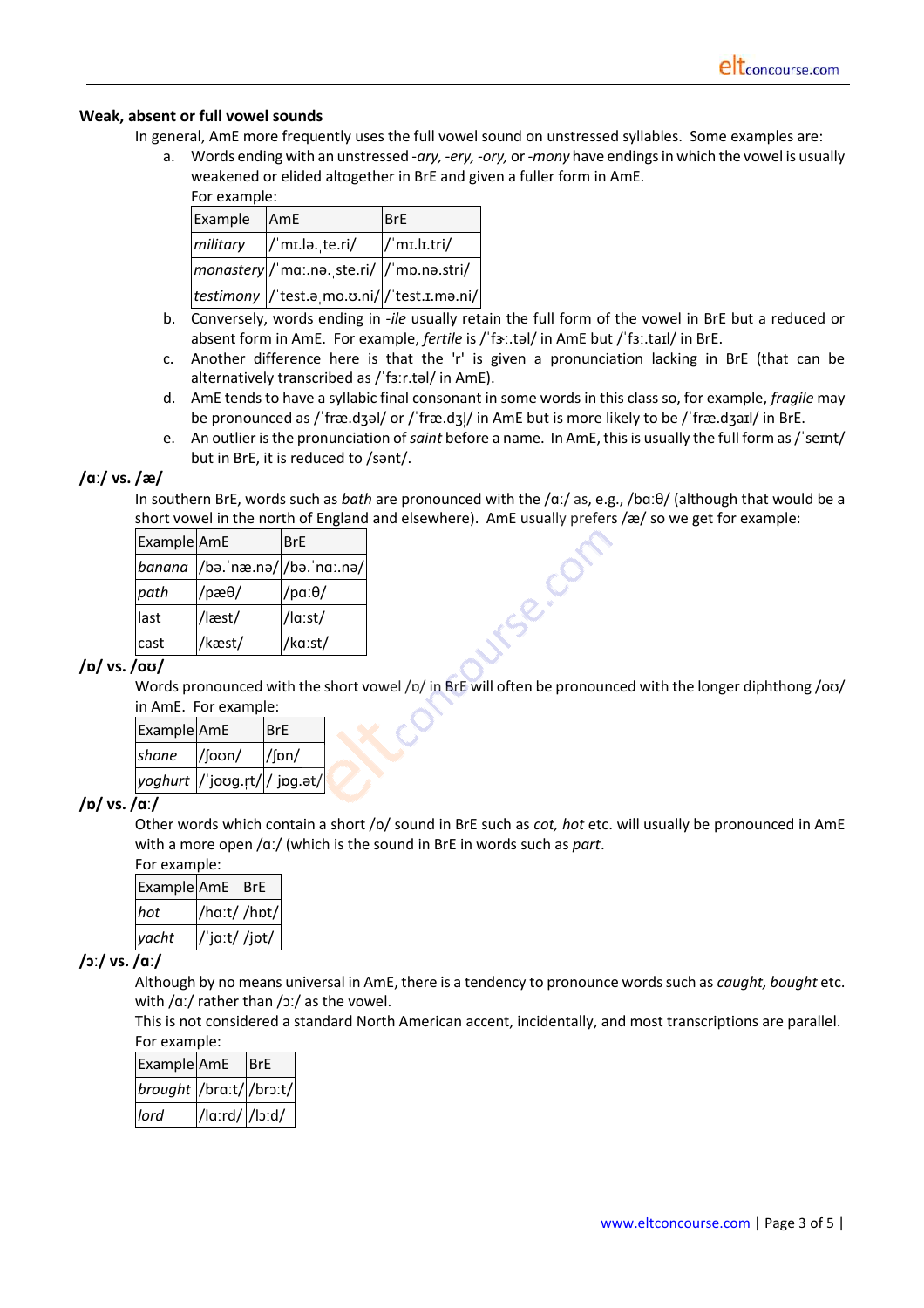## **/ɪ/ vs. /aɪ/**

Word pronounced with the short /ɪ/ in BrE are often pronounced with /aɪ/ in AmE. For example:

| Example AmE |                                     | <b>BrE</b> |
|-------------|-------------------------------------|------------|
|             | dynasty  /'daɪ.nə.sti/ /'dɪ.nə.sti/ |            |
| italic      | /aɪ.'tæ.lɪk/  /ɪ.'tæ.lɪk/           |            |
|             | privacy / praɪ.və.si / prɪ.və.si/   |            |

although the AmE pronunciation of the last example is very common in BrE.

#### **/ʌ/ vs. /ə/**

Although this is inconsistent with, for example, a word such as *cup* being pronounced with the same vowel (/ʌ/) in both varieties, AmE often reduces the sound to /ə/.

| For example:    |             |  |
|-----------------|-------------|--|
| Example AmE BrE |             |  |
| shut            | /fət/ /fʌt/ |  |
| dull            | /dəl/ /dʌl/ |  |

#### **/aɪ/ vs. /iː/**

Most obviously in the words *either* and *neither*, AmE prefers the /iː/ for the first vowel so we get:

| Example AmE |                                         | <b>BrE</b> |
|-------------|-----------------------------------------|------------|
|             | $neither$ $ $ 'ni:.ðər/ $ $ 'aɪ.ðə/ $ $ |            |
| either      | $ $ /'iː.ðər/ $ $ /'aɪ.ðə/              |            |

Both pronunciations of both words are heard in both varieties.

#### **/ɪə/ vs. /ɪ/**

The pronunciation, for example, of *fear* in BrE contains a diphthong (/ɪə/) but this is often reduced in AmE to a pure vowel  $\frac{1}{1}$ .

For example:

| Example AmE BrE |                         |             |
|-----------------|-------------------------|-------------|
| beer            |                         | /bir/ /biə/ |
| sheer           | $/$ [Ir $/$ $/$ [Iə $/$ |             |

This is not consistent and the pronunciation of, e.g., *here* contains the same vowel is both varieties although AmE sounds the /r/ at the end  $($ /hɪər/ not /hɪə/).

## **/eə/ vs. /e/**

The diphthong present in BrE in words such as *fair, care* etc. is often produced as /e/ in AmE. For example:

| For example:    |             |            |
|-----------------|-------------|------------|
| Example AmE BrE |             |            |
| pair            |             | /per//pea/ |
| share           | /fer/ /fea/ |            |

## **/ə/ vs. /e/**

Where BrE tends to weaken or even elide many vowels, there is a tendency in AmE to retain their full value so we get, e.g.:

| Example AmE |                             | <b>BrE</b>                                           |
|-------------|-----------------------------|------------------------------------------------------|
|             | accent //æk.sent //æk.sənt/ |                                                      |
|             |                             | nonsense /'naːn.sens/ /'npnsəns/ (or even /'npnsns/) |

See above for the /p/ vs. /ɑː/ difference.

#### **/z/ vs. /s/**

Where BrE would often have /z/ AmE sometimes uses /s/. For example:

| Example AmE |                                       | <b>BrE</b>   |
|-------------|---------------------------------------|--------------|
| Aussie      | $/$ 'p.si $/$                         | $/$ p.zi/    |
| erase       | $/I.$ reis/                           | $/I$ . retz/ |
|             | venison $ /$ ve.nas.n/ $ /$ ve.niz.n/ |              |